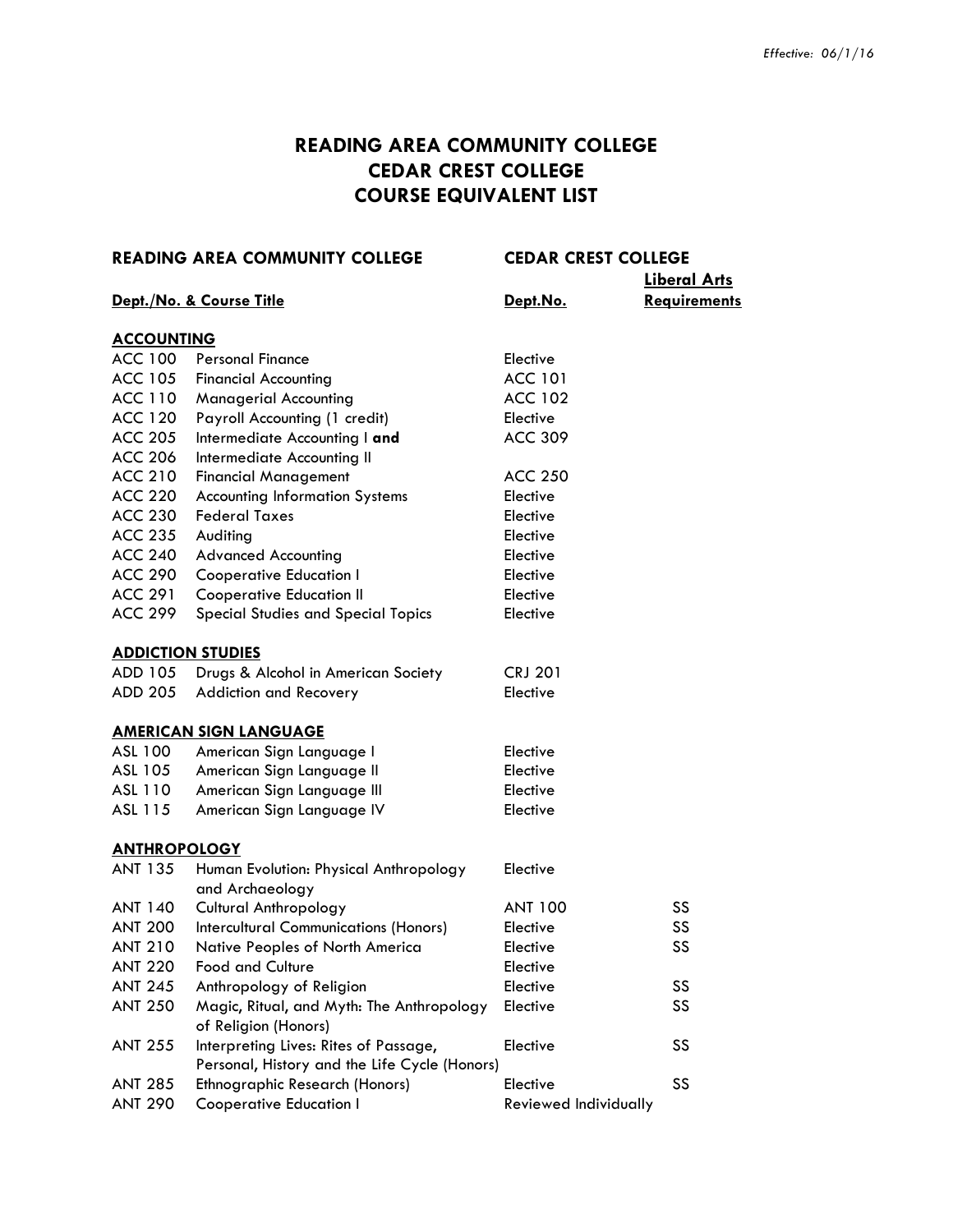|                |                                                                                      |                       | <b>Liberal Arts</b> |
|----------------|--------------------------------------------------------------------------------------|-----------------------|---------------------|
|                | Dept./No. & Course Title                                                             | Dept.No.              | <b>Requirements</b> |
| <b>ANT 291</b> | <b>Cooperative Education II</b>                                                      | Reviewed Individually |                     |
| ANT 299        | Special Studies and Special Topics                                                   | Elective              |                     |
| <b>ART</b>     |                                                                                      |                       |                     |
| <b>ART 111</b> | Introduction to Drawing                                                              | <b>ART 101</b>        | ART                 |
| ART 112        | Drawing II                                                                           | <b>ART 201</b>        | ART                 |
| ART 113        | <b>Two-Dimensional Design</b>                                                        | <b>ART 110</b>        | ART                 |
| <b>ART 121</b> | Painting                                                                             | <b>ART 123</b>        | ART                 |
| <b>ART 201</b> | Art Appreciation                                                                     | Elective              | <b>ART</b>          |
| <b>ART 230</b> | 3-Dimensional Design                                                                 | <b>ART 127</b>        | <b>ART</b>          |
| <b>ART 250</b> | Art History: The Western Tradition                                                   | <b>ART 105</b>        | <b>ART</b>          |
|                | <b>BIOLOGICAL SCIENCES</b>                                                           |                       |                     |
| <b>BIO 120</b> | <b>Biological Concepts</b>                                                           | <b>BIO 111</b>        | SCI                 |
| <b>BIO 150</b> | Biology I                                                                            | <b>BIO 124</b>        | SCI                 |
| <b>BIO 155</b> | <b>Biology II</b>                                                                    | <b>BIO 123</b>        | SCI                 |
| <b>BIO 210</b> | Botany                                                                               | <b>BIO 207</b>        | SCI                 |
| <b>BIO 250</b> | Anatomy & Physiology I                                                               | BIO 117 or BIO 217    | SCI                 |
| <b>BIO 255</b> | Anatomy & Physiology II                                                              | BIO 118 or BIO 218    | SCI                 |
| <b>BIO 280</b> | Microbiology                                                                         | BIO 127 or 227        | SCI                 |
| <b>BIO 290</b> | <b>Cooperative Education I</b>                                                       | Elective*             |                     |
| <b>BIO 291</b> | <b>Cooperative Education II</b>                                                      | Elective*             |                     |
| <b>BIO 299</b> | Special Studies and Special Topics                                                   | Elective*             |                     |
|                | *Dependent upon topic - may transfer as Biology Elective. Cannot fulfill the SCI LAC |                       |                     |

## **BUSINESS**

| <b>BUS 100</b>   | Introduction to Business           | Elective       |     |
|------------------|------------------------------------|----------------|-----|
| <b>BUS 105</b>   | <b>Business English and</b>        | <b>BUA 204</b> |     |
| <b>BUS 106</b>   | <b>Business Communications</b>     |                |     |
| <b>BUS 110</b>   | <b>Business Mathematics</b>        | Elective       | ML  |
| <b>BUS 115</b>   | <b>Economics Survey</b>            | Elective       | SS  |
| <b>BUS 200</b>   | Macroeconomics                     | <b>ECO 101</b> | SS. |
| <b>BUS 201</b>   | Microeconomics                     | <b>ECO 102</b> | SS. |
| <b>BUS 210</b>   | <b>Principles of Sales</b>         | Elective       |     |
| <b>BUS 220</b>   | <b>Principles of Marketing</b>     | <b>MRK 230</b> |     |
| <b>BUS 230</b>   | <b>Business Law</b>                | <b>BUA 221</b> |     |
| <b>BUS 240</b>   | International Business             | <b>BUA 240</b> | GS  |
| <b>BUS 290</b>   | Cooperative Education I            | Elective       |     |
| <b>BUS 291</b>   | <b>Cooperative Education II</b>    | Elective       |     |
| <b>BUS 299</b>   | Special Studies and Special Topics | Elective       |     |
| <b>CHEMISTRY</b> |                                    |                |     |
|                  |                                    |                |     |

| CHE 110 Introduction to the Laboratory    | Elective       |     |
|-------------------------------------------|----------------|-----|
| CHE 120 Principles of Chemistry           | Elective       | SCI |
| CHE 150 Chemistry I                       | <b>CHE 111</b> | SCI |
| CHE 155 Chemistry II                      | CHE 112        | SCI |
| CHE 220 Introduction to Organic Chemistry | <b>CHE 203</b> | SCI |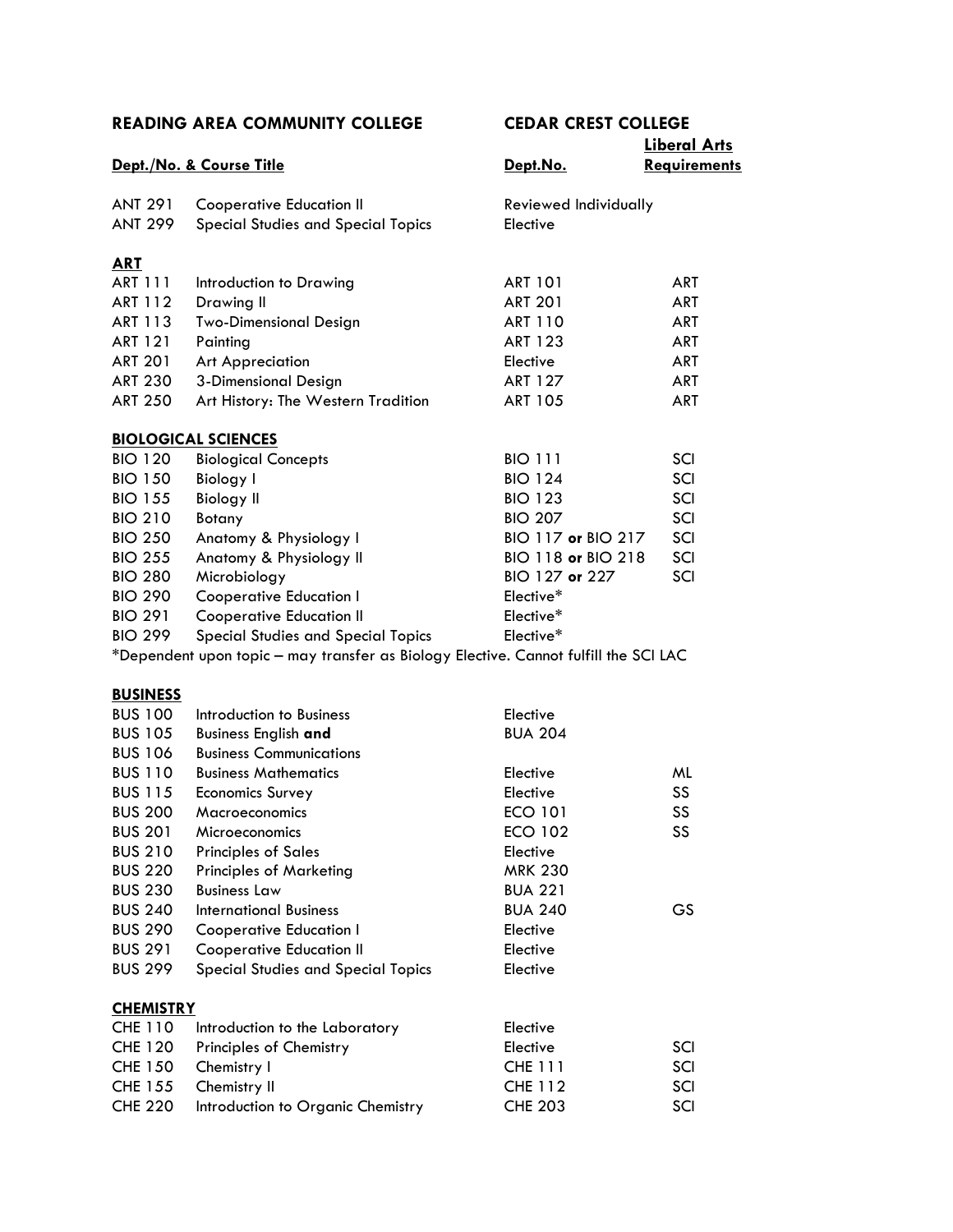|                       |                                                |                       | <b>Liberal Arts</b> |
|-----------------------|------------------------------------------------|-----------------------|---------------------|
|                       | Dept./No. & Course Title                       | Dept.No.              | <b>Requirements</b> |
| <b>CHE 250</b>        | <b>Organic Chemistry I</b>                     | <b>CHE 205</b>        | SCI                 |
| <b>CHE 251</b>        | Chemistry of Biomolecules                      | Elective              | SCI                 |
| <b>CHE 260</b>        | Theory of Chemical Instrumentation             | Elective              | SCI                 |
| <b>CHE 275</b>        | <b>Instrumental Analysis</b>                   | <b>CHE 302</b>        | SCI                 |
| <b>CHE 290</b>        | <b>Cooperative Education I</b>                 | Reviewed Individually |                     |
| <b>CHE 291</b>        | <b>Cooperative Education II</b>                | Reviewed Individually |                     |
| <b>CHE 299</b>        | <b>Special Studies and Special Topics</b>      | Reviewed Individually |                     |
| <b>COMMUNICATIONS</b> |                                                |                       |                     |
| <b>COM 110</b>        | Introduction to Creative Writing               | Elective              | <b>ART</b>          |
| <b>COM 121</b>        | <b>English Composition I</b>                   | <b>WRI 100</b>        | WRI 1               |
| <b>COM 122</b>        | <b>English Composition I (Honors)</b>          | <b>HON 110</b>        | WRI 1               |
| <b>COM 125</b>        | <b>Publishing Practicum: Editorial Process</b> | Elective              |                     |
| <b>COM 126</b>        | Publishing Practicum: Design and Production    | Elective              |                     |
| <b>COM 131</b>        | <b>Composition &amp; Literature</b>            | Elective              | WRI <sub>2</sub>    |
| <b>COM 132</b>        | Composition and Literature: Texts and          | <b>ENG 200</b>        | <b>HUM</b>          |
|                       | Contexts (Honors)                              |                       |                     |
| <b>COM 141</b>        | <b>Technical Writing</b>                       | Elective              |                     |
| <b>COM 151</b>        | <b>Fundamentals of Speech</b>                  | <b>THS 105</b>        |                     |
| <b>COM 152</b>        | <b>Fundamentals of Speech (Honors)</b>         | <b>THS 227</b>        |                     |
| <b>COM 161</b>        | Mass Media                                     | <b>COM 112</b>        | SS                  |
| <b>COM 163</b>        | Writing for the Media                          | Elective              |                     |
| <b>COM 201</b>        | Introduction to Editing                        | Elective              |                     |
| <b>COM 205</b>        | <b>Writing for Online Environments</b>         | Elective              |                     |
| <b>COM 211</b>        | Poetry Writing                                 | <b>ENG 234</b>        | <b>ART</b>          |
| <b>COM 215</b>        | <b>Creative Nonfiction</b>                     | <b>ENG 235</b>        | WRI <sub>2</sub>    |
| <b>COM 216</b>        | <b>Creative Nonfiction II</b>                  | <b>ENG 335</b>        | <b>ART</b>          |
| <b>COM 218</b>        | <b>Fiction Writing</b>                         | <b>ENG 233</b>        | <b>ART</b>          |
| <b>COM 219</b>        | Fiction Writing II                             | <b>ENG 333</b>        | <b>ART</b>          |
| <b>COM 221</b>        | <b>English Composition II</b>                  | <b>WRI 100</b>        | WRI 1               |
| <b>COM 271</b>        | <b>Rhetorical Theory</b>                       | Elective*             |                     |
| <b>COM 299</b>        | <b>Special Studies and Special Topics</b>      | Reviewed Individually |                     |

\*Can be used as elective for the Media Studies major.

## **CULINARY ARTS**

| <b>CUL 100</b> | <b>Basic Food Preparation and Safety</b> | Elective |
|----------------|------------------------------------------|----------|
| <b>CUL 102</b> | <b>Basic Food Preparation and Safety</b> | Elective |
| CUL 110        | Introduction to Food Preparation         | Elective |
| <b>CUL 120</b> | <b>Breakfast Cookery</b>                 | Elective |
| CUL 126        | <b>Food Preparation Theory</b>           | Elective |
| CUL 130        | Introduction to Professional Baking      | Elective |
| <b>CUL 200</b> | <b>Advanced Food Preparation</b>         | Elective |
| <b>CUL 201</b> | <b>Food Preparation Practicum</b>        | Elective |
| <b>CUL 210</b> | <b>Advanced Food Preparation II</b>      | Elective |
| <b>CUL 215</b> | <b>Breakfast Cookery</b>                 | Elective |
| <b>CUL 220</b> | <b>Food Service Sanitation</b>           | Elective |
| <b>CUL 230</b> | Quantity Baking                          | Elective |
|                |                                          |          |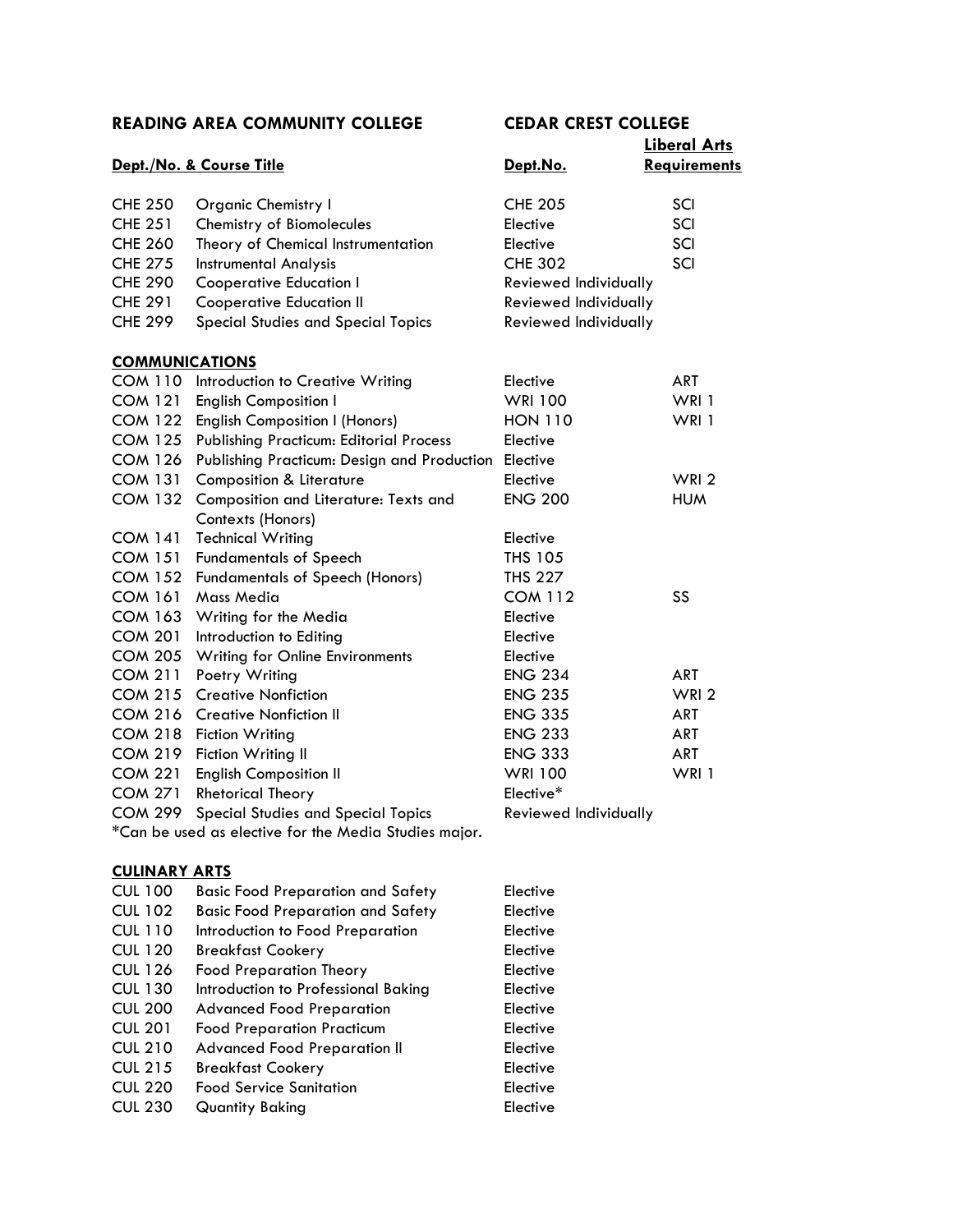|                  | Dept./No. & Course Title                                       | Dept.No.              | <b>Liberal Arts</b><br><b>Requirements</b> |
|------------------|----------------------------------------------------------------|-----------------------|--------------------------------------------|
| <b>CUL 235</b>   | <b>Professional Baking</b>                                     | Elective              |                                            |
| <b>CUL 240</b>   | Gardé Manager                                                  | Elective              |                                            |
| <b>CUL 250</b>   | Introduction to Food Service Management                        | Elective              |                                            |
| <b>CUL 255</b>   | <b>Advanced Food Preparation Practicum</b>                     | Elective              |                                            |
| <b>CUL 260</b>   | Nutrition for the Food Service Professional                    | Elective              |                                            |
|                  | <b>EARLY CHILDHOOD EDUCATION</b>                               |                       |                                            |
| <b>ECE 105</b>   | The Early Childhood Professional                               | Elective              |                                            |
| <b>ECE 115</b>   | Integrated Arts in the Early Childhood                         | <b>EDU 308</b>        |                                            |
|                  | Curriculum                                                     |                       |                                            |
| <b>ECE 120</b>   | Observation and Assessment of Young<br>Children                | <b>ECE 301</b>        |                                            |
| <b>ECE 125</b>   | Introduction to Early Childhood Education                      | <b>ECE 101</b>        |                                            |
| <b>ECE 127</b>   | Infant/Toddler Care and Education                              | Elective              |                                            |
| <b>ECE 140</b>   | Health, Safety, Physical Education                             | <b>EDU 240</b>        |                                            |
| <b>ECE 220</b>   | Curriculum Developmental and Instructional<br><b>Materials</b> | Elective              |                                            |
| <b>ECE 222</b>   | Emerging Literacy and Language Arts                            | <b>ECE 207</b>        |                                            |
| <b>ECE 227</b>   | Infant/Toddler Care and Education                              | Elective              |                                            |
| <b>ECE 235</b>   | Early Childhood Program Leadership                             | Elective              |                                            |
| <b>ECE 240</b>   | <b>School Aged Childcare</b>                                   | Elective              |                                            |
| <b>ECE 260</b>   | <b>Early Childhood Education Practicum</b>                     | Elective              |                                            |
| <b>ECE 261</b>   | <b>Family and School Relations</b>                             | Elective              |                                            |
| <b>ECE 290</b>   | <b>Cooperative Education I</b>                                 | Elective              |                                            |
| <b>ECE 291</b>   | <b>Cooperative Education II</b>                                | Elective              |                                            |
| <b>ECE 299</b>   | <b>Special Studies and Special Topics</b>                      | Elective              |                                            |
| <b>ECONOMICS</b> |                                                                |                       |                                            |
| <b>ECO 250</b>   | <b>Comparative Economic Systems</b>                            | Elective              |                                            |
| <b>EDUCATION</b> |                                                                |                       |                                            |
| EDU 130          | <b>Foundations of Education</b>                                | <b>EDU 100</b>        |                                            |
| <b>EDU 210</b>   | Planning and Instruction                                       | Elective              |                                            |
| <b>EDU 220</b>   | <b>Multicultural Education</b>                                 | Elective              |                                            |
| <b>EDU 290</b>   | <b>Cooperative Education I</b>                                 | Elective              |                                            |
| <b>EDU 291</b>   | <b>Cooperative Education II</b>                                | Elective              |                                            |
| <b>EDU 299</b>   | Special Studies and Special Topics                             | Elective              |                                            |
|                  | <b>ELECTRONIC HEALTH RECORDS</b>                               |                       |                                            |
| <b>EHR 100</b>   | Medical Terminology for the Healthcare<br>Professional         | Elective*             |                                            |
| <b>EHR 110</b>   | <b>Computerized Medical Office</b>                             | Elective*             |                                            |
| <b>EHR 200</b>   | <b>Medical Office Procedures</b>                               | Elective*             |                                            |
| <b>EHR 210</b>   | Legal and Ethical Issues in Healthcare                         | Elective*             |                                            |
| <b>EHR 220</b>   | Health Insurance Billing and Coding                            | Elective*             |                                            |
| <b>EHR 230</b>   | <b>Practice Management</b>                                     | Reviewed Individually |                                            |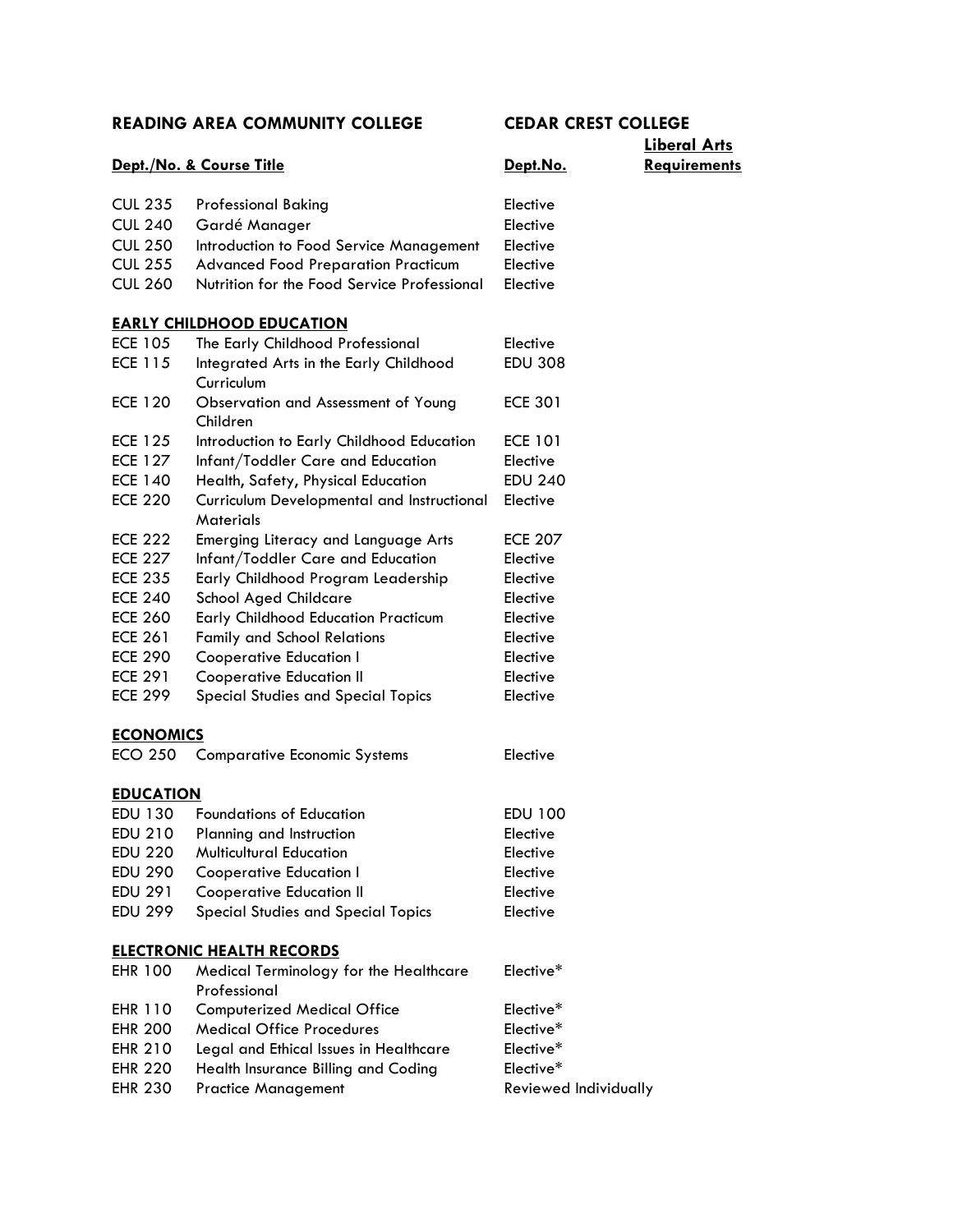**READING AREA COMMUNITY COLLEGE CEDAR CREST COLLEGE Liberal Arts Dept./No. & Course Title Requirements Dept.No. Requirements** EHR 290 Cooperative Education **Reviewed Individually** \*Can be used as HLT Elective for Health Science majors. **ENGLISH** (previously listed under Humanities) ENG 125 Introduction to Literature Elective Elective HUM ENG 231 World Literature I ENG 105 GS ENG 235 World Literature II ENG 145 GS ENG 241 American Literature I **and** ENG 120 HUM ENG 245 American Literature II ENG 249 Contemporary American Literature ENG 223 HUM ENG 251 Introduction to Drama ENG 244 HUM ENG 255 Shakespeare ENG 311 HUM ENG 261 Film Studies **COM 240** HUM ENG 299 Special Studies and Special Topics Reviewed Individually **ENVIRONMENTAL SCIENCES** ENV 130 The Environment ENS 101 SCI ENV 131 The Environment (Honors) Elective Elective SCI ENV 150 The Visible Universe The School and The Visible Universe SCI ENV 155 The Invisible Universe **Elective** Elective SCI ENV 170 Introduction to Environmental Science BIO 234 SCI ENV 290 Cooperative Education I Elective\* ENV 291 Cooperative Education II Cooperative Education II ENV 299 Special Subjects and Special Topics Elective\* \*Dependent upon topic – may transfer as Biology or Chemistry elective. Cannot fulfill the SCI LAC. **GEOGRAPHY** GEO 101 Introduction to World Geography Elective Elective GS **HEALTH** HEA 110 Health **Elective\*** HEA 119 Personal Nutrition **Elective** HEA 130 Health Care Professionalism Elective\* HEA 140 Internet for Health Care Professionals Elective HEA 161 Principles of Nutrition **Elective (Will fulfill NTR requirement for Nursing** and Health Sciences students only) HEA 200 Introduction to Pharmacology Elective\* HEA 220 Clinical Implication of Laboratory Tests Elective\* \*Can be used as HLT elective for Health Science degrees.

## **HEALTH AND PHYSICAL EDUCATION**

All Courses Accepted for Elective Credit: Maximum 4 Credits

## **HISTORY**

| HIS 110 | History of the United States to 1877    | <b>HIS 121</b> | <b>HUM</b> |
|---------|-----------------------------------------|----------------|------------|
| HIS 115 | History of the United States Since 1865 | <b>HIS 122</b> | <b>HUM</b> |
| HIS 120 | Western Civilization: To 1600           | <b>HIS 107</b> | <b>HUM</b> |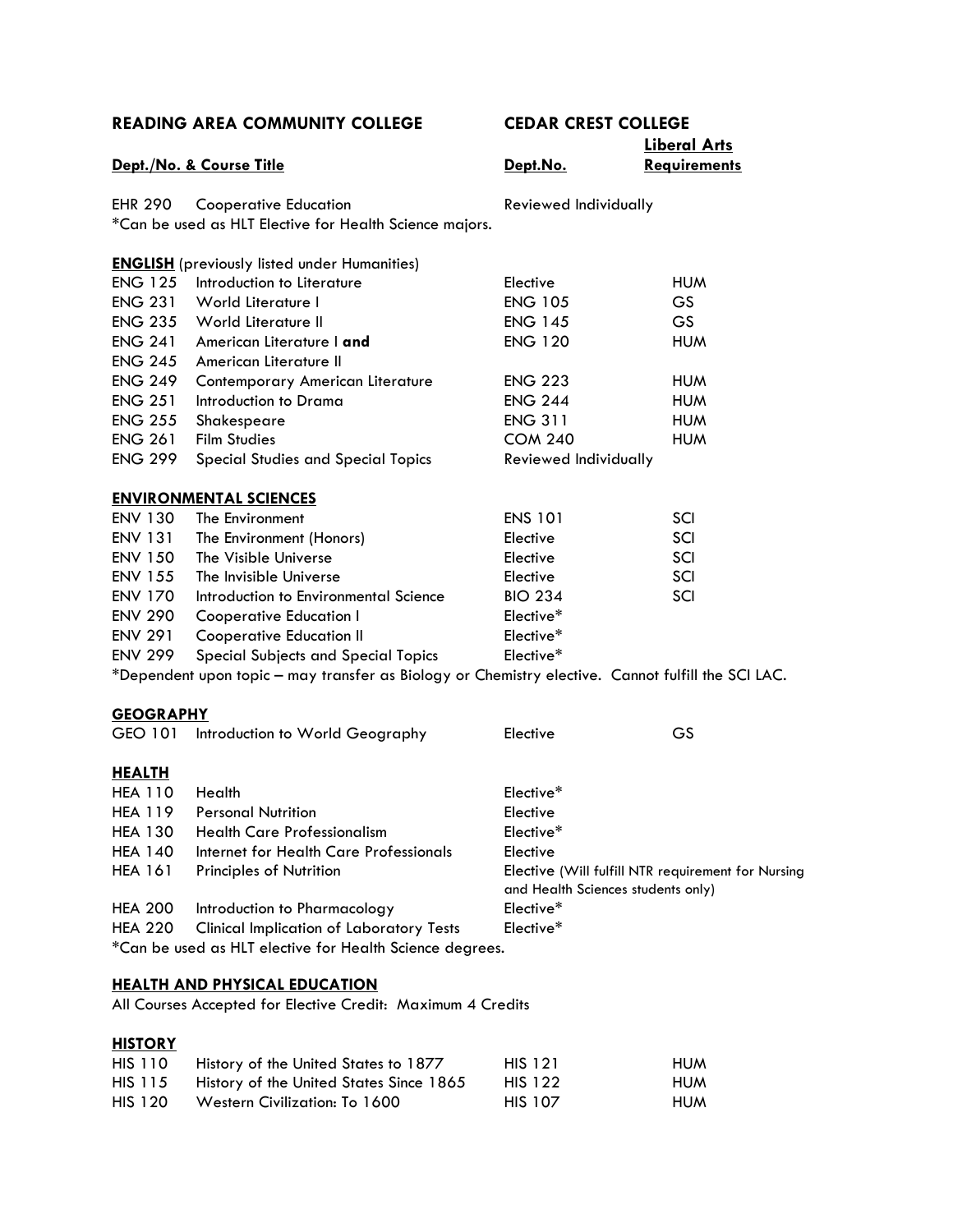|                       |                                                                                              |                       | <b>Liberal Arts</b> |
|-----------------------|----------------------------------------------------------------------------------------------|-----------------------|---------------------|
|                       | Dept./No. & Course Title                                                                     | Dept.No.              | <b>Requirements</b> |
| <b>HIS 125</b>        | Western Civilization: 1600-1945                                                              | <b>HIS 108</b>        | <b>HUM</b>          |
| <b>HIS 130</b>        | Introduction to Contemporary History                                                         | Elective              | <b>HUM</b>          |
| <b>HIS 135</b>        | America's Civil Rights Movement                                                              | Elective              | <b>HUM</b>          |
| <b>HIS 219</b>        | American Civil War                                                                           | <b>HIS 223</b>        | <b>HUM</b>          |
| <b>HIS 255</b>        | Interpreting Lives: Rites of Passage,                                                        | Elective              | <b>HUM</b>          |
|                       | Personal History, and the Life Cycle (Honors)                                                |                       |                     |
| <b>HIS 299</b>        | <b>Special Studies and Special Topics</b>                                                    | Reviewed Individually |                     |
| <b>HUMAN SERVICES</b> |                                                                                              |                       |                     |
| <b>HMS 105</b>        | <b>Professional Helping</b>                                                                  | Elective              |                     |
| <b>HMS 106</b>        | <b>Group Facilitation</b>                                                                    | Elective              |                     |
| <b>HMS 110</b>        | Introduction to Human Services and                                                           | <b>SWK 201</b>        |                     |
| <b>HMS 215</b>        | Human Service Practice I                                                                     |                       |                     |
| <b>HMS 125</b>        | Human Services and the Law                                                                   | Elective*             |                     |
| <b>HMS 205</b>        | <b>Case Management</b>                                                                       | Elective              |                     |
| <b>HMS 215</b>        | Human Services Practice L                                                                    | Elective*             |                     |
| <b>HMS 216</b>        | Human Service Practice II                                                                    | Elective*             |                     |
| <b>HMS 240</b>        | Poverty and Social Welfare Policy                                                            | Elective*             |                     |
| <b>HMS 250</b>        | <b>Field Work in Human Services</b>                                                          | Elective*             |                     |
| <b>HMS 299</b>        | <b>Special Studies and Special Topics</b>                                                    | Elective              |                     |
|                       | * Social Work majors are encouraged to contact the Social Work department for individual rev |                       |                     |

najors are encouraged to contact the Social Work department for individual review of courses.

## **HUMANITIES**

| <b>HUM 221</b>                | Music Appreciation(now MUS 221)           | <b>MUS 101</b>        | <b>ART</b> |
|-------------------------------|-------------------------------------------|-----------------------|------------|
| <b>HUM 231</b>                | World Literature I(now ENG 231)           | <b>ENG 105</b>        | GS.        |
| <b>HUM 235</b>                | World Literature II(now ENG 234)          | <b>ENG 245</b>        | GS.        |
| <b>HUM 241</b>                | American Literature I(now ENG 241) and    | <b>ENG 120</b>        | <b>HUM</b> |
| <b>HUM 245</b>                | American Literature II(now ENG 245)       |                       |            |
| <b>HUM 249</b>                | Contemporary American Literature          | <b>ENG 223</b>        | <b>HUM</b> |
|                               | (now ENG 249)                             |                       |            |
| <b>HUM 251</b>                | Introduction to Drama(now ENG 251)        | <b>ENG 244</b>        | <b>HUM</b> |
| <b>HUM 255</b>                | Shakespeare(now ENG 255)                  | <b>ENG 311</b>        | <b>HUM</b> |
| <b>HUM 261</b>                | Film Studies(now ENG 261)                 | <b>COM 240</b>        | <b>HUM</b> |
| <b>HUM 271</b>                | Introduction to Philosophy(now PHY271)    | <b>PHI 100</b>        | <b>HUM</b> |
| <b>HUM 275</b>                | Introduction to Ethics(now PHY 275)       | Elective              | <b>HUM</b> |
| <b>HUM 276</b>                | Ethics (Honors)(now PHI 276)              | <b>PHI 200</b>        | <b>HUM</b> |
| <b>HUM 281</b>                | Leadership Development Studies (Honors)   | Elective              |            |
| <b>HUM 291</b>                | Liberal Arts Capstone Experience          | Elective              |            |
| <b>HUM 299</b>                | <b>Special Studies and Special Topics</b> | Reviewed Individually |            |
|                               |                                           |                       |            |
| <b>INFORMATION TECHNOLOGY</b> |                                           |                       |            |

| <b>IFT 100</b> | Introduction to Information Technology | Elective |
|----------------|----------------------------------------|----------|
| <b>IFT 101</b> | Introduction to Personal Computers and | Elective |
|                | Windows                                |          |
| <b>IFT 109</b> | <b>Academic Computing Skills</b>       | Elective |
| <b>IFT 110</b> | <b>Microcomputer Applications</b>      | Elective |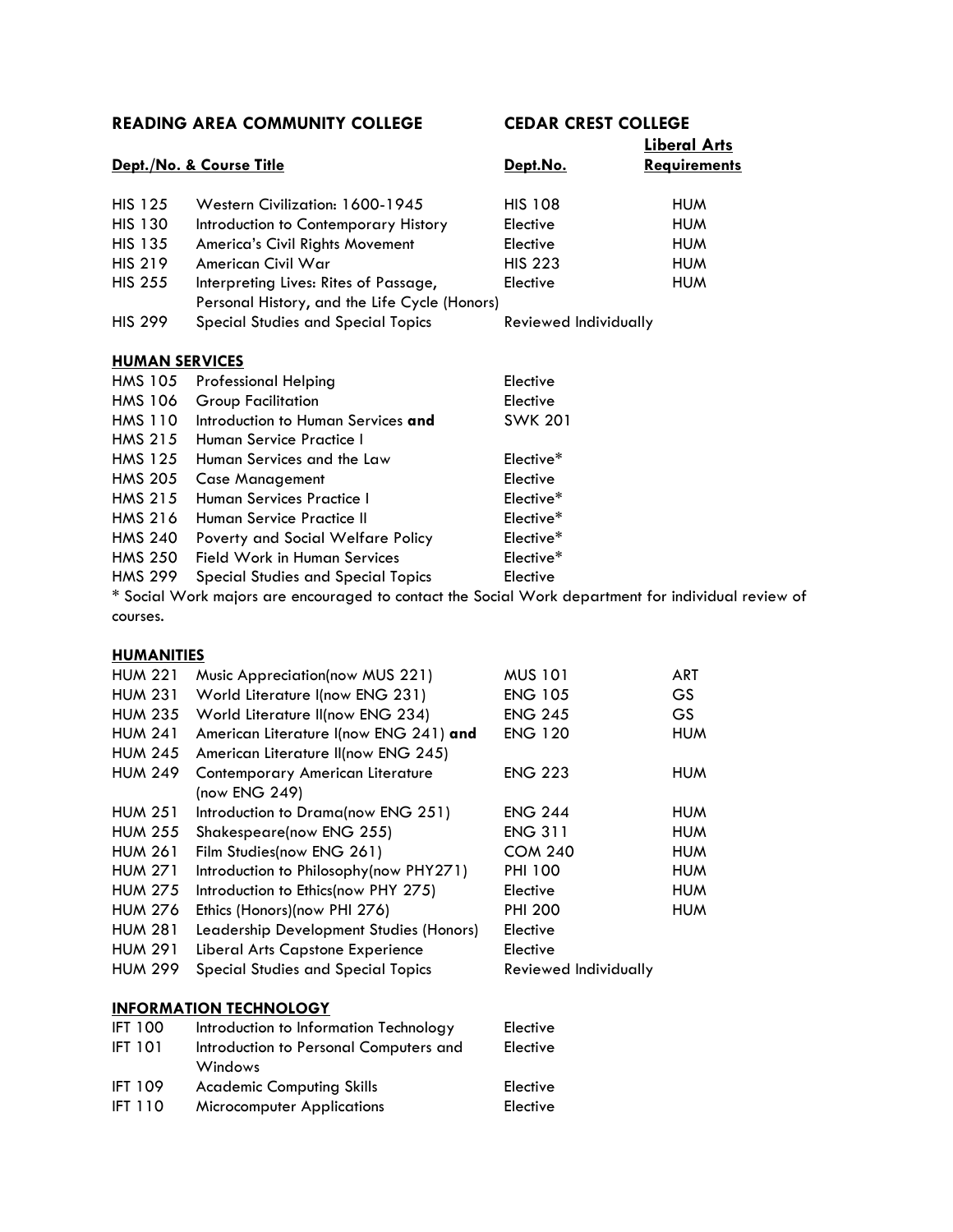|                    |                                            |                 | <b>Liberal Arts</b> |
|--------------------|--------------------------------------------|-----------------|---------------------|
|                    | Dept./No. & Course Title                   | <u>Dept.No.</u> | <b>Requirements</b> |
| <b>IFT 111</b>     | Microcomputer Application                  | Elective        |                     |
| <b>IFT 120</b>     | <b>Advanced Microcomputer Applications</b> | Elective        |                     |
| <b>IFT 130</b>     | <b>Expert Office Applications</b>          | Elective        |                     |
| <b>IFT 140</b>     | <b>Integrating Office Applications</b>     | Elective        |                     |
| <b>IFT 210</b>     | Help Desk User Support                     | Elective        |                     |
| <b>IFT 220</b>     | <b>Current Issues in Computing</b>         | Elective        |                     |
|                    | LAW ENFORCEMENT/CRIMINAL JUSTICE           |                 |                     |
| LAW 135            | Introduction to Criminal Justice           | <b>CRJ 101</b>  |                     |
| LAW 140            | <b>Criminal Law</b>                        | Elective        |                     |
| LAW 145            | The Judicial Process                       | Elective        | SS                  |
| LAW 146            | Law Enforcement Systems                    | Elective        |                     |
| LAW 150            | Legal Procedures                           | Elective        |                     |
| LAW 155            | The American Legal System                  | <b>CRJ 101</b>  |                     |
| LAW 165            | <b>The Correctional Process</b>            | Elective        |                     |
| LAW 180            | <b>Crisis Intervention Strategies</b>      | Elective        |                     |
| LAW 185            | Criminology                                | <b>CRJ 106</b>  | SS                  |
| LAW 200            | <b>Legal Procedures</b>                    | Elective        |                     |
| LAW 210            | Law Enforcement Management I               | Elective        |                     |
| LAW 230            | Interviewing and Interrogation Skills      | Elective        |                     |
| LAW 240            | Law Enforcement Management                 | Elective        |                     |
| LAW 245            | <b>Community Corrections</b>               | Elective        |                     |
| LAW 250            | Criminal Investigation                     | Elective        |                     |
| LAW 255            | Law Enforcement & Community Relations      | Elective        |                     |
| LAW 270            | Organized Crime in America                 | Elective        |                     |
| LAW 276            | <b>Criminal Justice Ethics</b>             | <b>CRJ 211</b>  |                     |
| LAW 280            | Law Enforcement Management II              | Elective        |                     |
| LAW 285            | Juvenile & Domestic Law                    | <b>CRJ 301</b>  |                     |
| <u>MANAGEMENT</u>  |                                            |                 |                     |
| MGT 100            | <b>Principles of Management</b>            | <b>BUA 110</b>  |                     |
| <b>MGT 200</b>     | Human Resources Management                 | <b>BUA 220</b>  |                     |
| MGT 210            | <b>Supervisory Management</b>              | Elective        |                     |
| <b>MGT 215</b>     | <b>Human Relations in Business</b>         | Elective        |                     |
| <b>MGT 230</b>     | <b>Small Business Management</b>           | Elective        |                     |
| <b>MGT 240</b>     | <b>Compensation Management</b>             | <b>BUA 325</b>  |                     |
| <b>MGT 250</b>     | <b>Operations Management</b>               | Elective        |                     |
| <b>MGT 290</b>     | <b>Cooperative Education I</b>             | Elective        |                     |
| <b>MGT 291</b>     | <b>Cooperative Education II</b>            | Elective        |                     |
| <b>MGT 299</b>     | <b>Special Studies and Special Topics</b>  | Elective        |                     |
| <b>MATHEMATICS</b> |                                            |                 |                     |
| <b>MAT 110</b>     | Algebra II                                 | Elective        | ML                  |
| <b>MAT 150</b>     | <b>Foundations of Mathematics</b>          | <b>MAT 102</b>  | ML                  |
| <b>MAT 151</b>     | Foundations of Math (Honors)               | <b>MAT 102</b>  | ML                  |
| <b>MAT 155</b>     | <b>Foundations of Mathematics II</b>       | Elective        | ML                  |
| <b>MAT 160</b>     | College Algebra                            | Elective        | ML                  |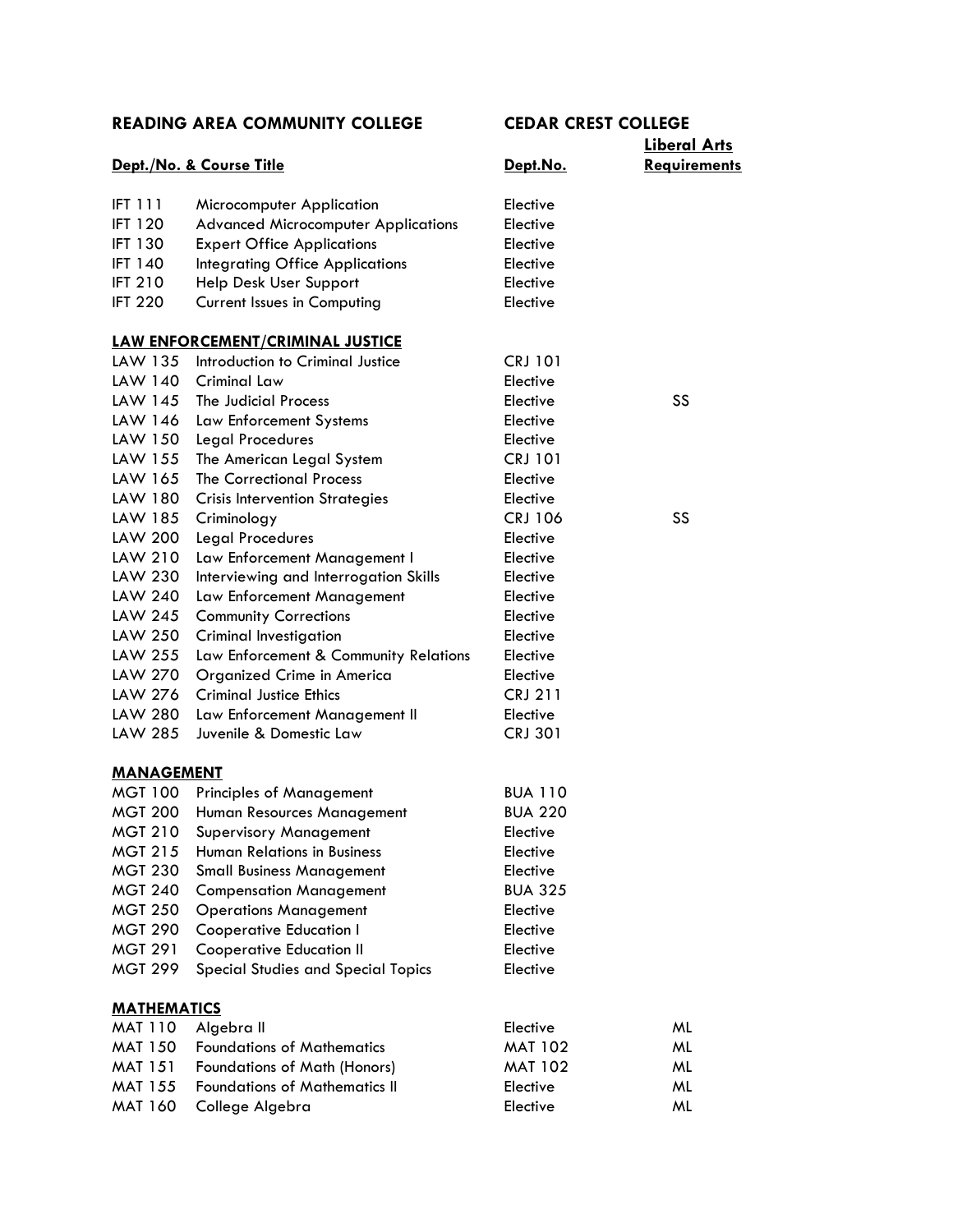# **Liberal Arts**

| Dept./No. & Course Title |                                           | <u>Dept.No.</u> | Liberal Arts<br><b>Requirements</b> |  |
|--------------------------|-------------------------------------------|-----------------|-------------------------------------|--|
| MAT 165                  | Trigonometry                              | Elective        | ML                                  |  |
| <b>MAT 180</b>           | Precalculus                               | MAT 140         | ML                                  |  |
| <b>MAT 210</b>           | <b>Statistics</b>                         | MAT 110         | ML                                  |  |
| <b>MAT 220</b>           | Calculus I                                | <b>MAT 141</b>  | ML                                  |  |
| <b>MAT 221</b>           | Calculus II                               | <b>MAT 142</b>  | ML                                  |  |
| <b>MAT 222</b>           | Calculus III                              | <b>MAT 212</b>  | ML                                  |  |
| <b>MAT 280</b>           | <b>Differential Equations</b>             | <b>MAT 313</b>  | ML                                  |  |
| <b>MAT 299</b>           | <b>Special Studies and Special Topics</b> | Elective        | ML                                  |  |

## **MEDICAL LABORATORY TECHNICIAN**

| MLT 110        | Introduction to the Clinical Laboratory                            | Elective* |
|----------------|--------------------------------------------------------------------|-----------|
| MLT 120        | <b>Basic Immunology</b>                                            | Elective* |
| <b>MLT 211</b> | <b>Clinical Laboratory Techniques</b>                              | Elective* |
| <b>MLT 220</b> | Clinical Hematology/Coagulation                                    | Elective* |
| <b>MLT 221</b> | <b>Clinical Chemistry</b>                                          | Elective* |
| <b>MLT 222</b> | <b>Clinical Urinalysis</b>                                         | Elective* |
| <b>MLT 230</b> | Clinical Blood Banking & Immunology                                | Elective* |
| <b>MLT 231</b> | <b>Clinical Microbiology</b>                                       | Elective* |
| <b>MLT 233</b> | <b>Clinical Serology</b>                                           | Elective* |
|                | $C_{\rm max}$ be used as HIT Fleature from Health Catagory marting |           |

\*Can be used as HLT Elective for Health Science majors.

## **MUSIC** (previously listed under Humanities)

| <b>MUS 221</b> | <b>Music Appreciation</b> |  |
|----------------|---------------------------|--|
|----------------|---------------------------|--|

## **NETWORKING**

| <b>Computer Networking</b>                  | Elective |
|---------------------------------------------|----------|
| Installation & Maintenance of PC            | Elective |
| <b>Operation Systems</b>                    |          |
| Installation and Maintenance of PCs I       | Elective |
| Server Administration (Windows)             | Elective |
| Installation & Maintenance of PC Hardware   | Elective |
| Interconnecting Cisco Networking Devices I  | Elective |
| Network Technologies & Troubleshooting      | Elective |
| Installation and Maintenance of PCs II      | Elective |
| Advanced Server Administration (Windows)    | Elective |
| TCP/IP                                      | Elective |
| <b>Network Security</b>                     | Elective |
| Interconnecting Cisco Networking Devices II | Elective |
|                                             |          |

**NURSING** Reviewed Individually

**Elective** 

| <b>PHILOSOPHY</b> (previously listed under Humanities) |  |  |
|--------------------------------------------------------|--|--|
|                                                        |  |  |

| PHI 271 | Introduction to Philosophy | <b>PHI 100</b> | <b>HUM</b> |
|---------|----------------------------|----------------|------------|
| PHI 240 | Introduction to Ethics     | Elective       | <b>HUM</b> |
| PHI 275 | Introduction to Ethics     | <b>PHI 200</b> | <b>HUM</b> |
| PHI 276 | Ethics (Honors)            | PHI 200        | <b>HUM</b> |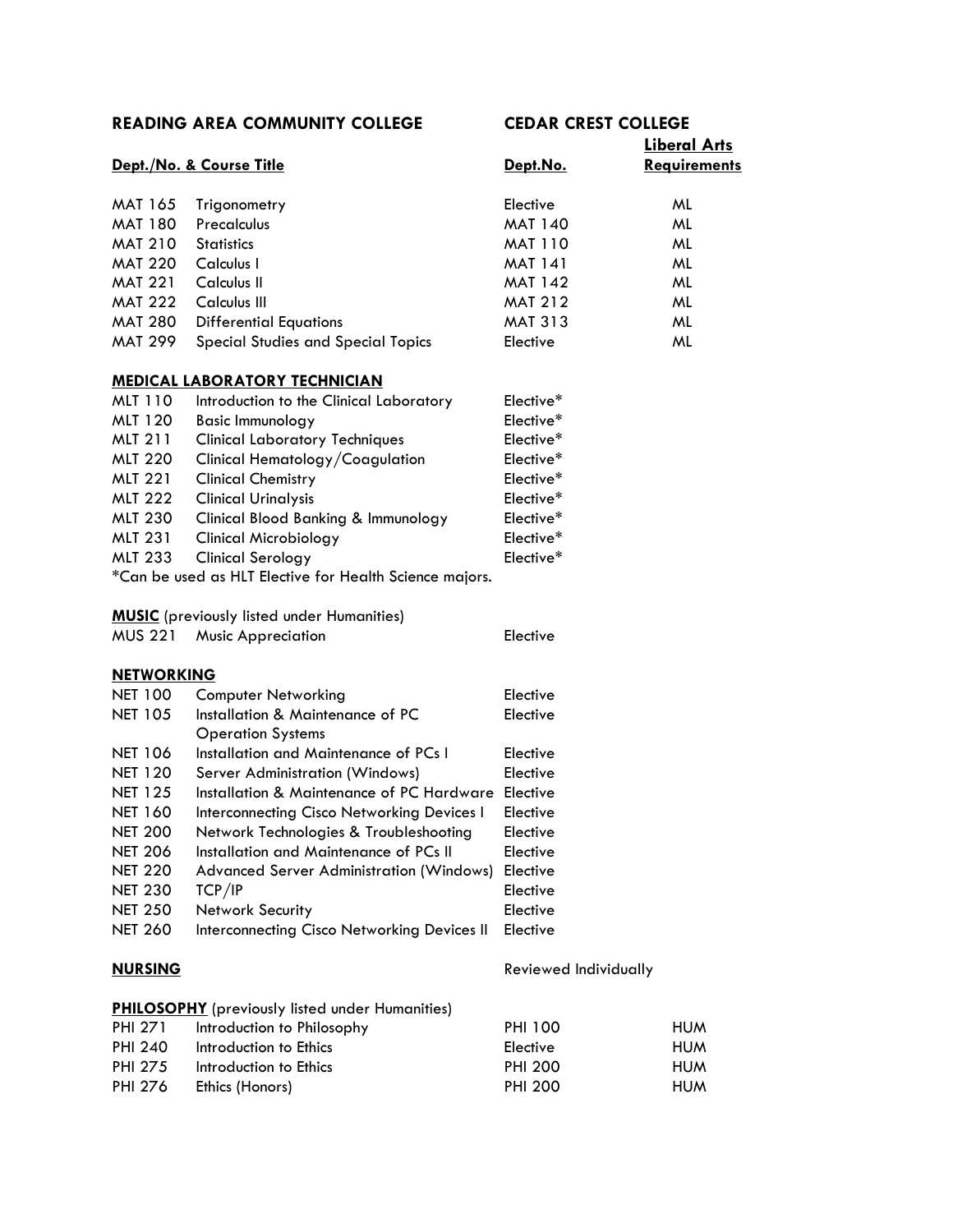|                          | Dept./No. & Course Title                            | Dept.No.              | <b>Liberal Arts</b><br>Requirements |
|--------------------------|-----------------------------------------------------|-----------------------|-------------------------------------|
|                          |                                                     |                       |                                     |
| <b>PHYSICS</b>           |                                                     |                       |                                     |
| <b>PHY 120</b>           | Principles of Physics or                            | <b>PHY 101</b>        | SCI                                 |
| <b>PHY 240</b>           | Physics I                                           |                       |                                     |
| <b>PHY 150</b>           | <b>Applied Physics</b>                              | Elective              | SCI                                 |
| <b>PHY 245</b>           | Physics II                                          | <b>PHY 102</b>        | SCI                                 |
| <b>PHY 250</b>           | College Physics I                                   | <b>PHY 101</b>        | SCI                                 |
| <b>PHY 255</b>           | College Physics II                                  | <b>PHY 102</b>        | SCI                                 |
| <b>PHY 290</b>           | <b>Cooperative Education I</b>                      | Reviewed Individually |                                     |
| <b>PHY 291</b>           | <b>Cooperative Education II</b>                     | Reviewed Individually |                                     |
| <b>PHY 299</b>           | Special Subjects and Special Topics                 | Reviewed Individually |                                     |
| <b>POLITICAL SCIENCE</b> |                                                     |                       |                                     |
| POS 130                  | <b>American Government</b>                          | <b>PSC 201</b>        | SS                                  |
| <b>POS 135</b>           | <b>State &amp; Local Government</b>                 | <b>PSC 201</b>        | SS                                  |
| <b>POS 299</b>           | Special Studies and Special Topics                  | Reviewed Individually |                                     |
|                          | <b>PRACTICAL NURSING</b>                            | Reviewed Individually |                                     |
| <b>PROGRAMMING</b>       |                                                     |                       |                                     |
| PRG 100                  | Introduction to Computer Programming                | Elective              |                                     |
| PRG 110                  | AS/400 Computer Operations                          | Elective              |                                     |
| <b>PRG 120</b>           | <b>COBOL</b>                                        | Elective              |                                     |
| <b>PRG 130</b>           | <b>RPG IV</b>                                       | Elective              |                                     |
| <b>PRG 140</b>           | <b>Visual Basic</b>                                 | Elective              |                                     |
| <b>PRG 150</b>           | $C++$                                               | Elective              |                                     |
| <b>PRG 160</b>           | <b>JAVAScript</b>                                   | Elective              |                                     |
| <b>PRG 220</b>           | <b>Advanced COBOL</b>                               | Elective              |                                     |
| <b>PRG 230</b>           | <b>Advanced RPG IV</b>                              | Elective              |                                     |
| <b>PRG 240</b>           | <b>Advanced Visual Basic</b>                        | Elective              |                                     |
| <b>PRG 250</b>           | Advanced C++                                        | Elective              |                                     |
| <b>PRG 260</b>           | <b>Database Systems</b>                             | Elective              |                                     |
|                          |                                                     |                       |                                     |
| <b>PSYCHOLOGY</b>        |                                                     |                       |                                     |
| <b>PSY 120</b>           | <b>Interpersonal Relations &amp; Communications</b> | Elective              | SS                                  |
| <b>PSY 130</b>           | General Psychology                                  | <b>PSY 100</b>        | SS                                  |
| <b>PSY 131</b>           | General Psychology (Honors)                         | <b>PSY 100</b>        | SS                                  |
| <b>PSY 208</b>           | Development Across the Lifespan                     | <b>PSY 210</b>        | SS                                  |
| <b>PSY 210</b>           | Child Psychology                                    | Elective              | SS                                  |
| <b>PSY 212</b>           | Adolescent Psychology                               | Elective              | SS                                  |
| PSY 214                  | Psychology of Adulthood & Aging                     | Elective              | SS                                  |
| <b>PSY 216</b>           | Psychology of the Exceptional Child                 | <b>SPE 243</b>        | SS                                  |
| <b>PSY 220</b>           | Psychology of Adjustment                            | <b>PSY 235</b>        |                                     |
| <b>PSY 225</b>           | <b>Behavior Modification</b>                        | Elective              | SS                                  |
| <b>PSY 226</b>           | <b>Counseling Theories</b>                          | Elective              |                                     |
| <b>PSY 230</b>           | Abnormal Psychology                                 | <b>PSY 309</b>        | SS                                  |
| <b>PSY 232</b>           | The Addictive Processes                             | Elective              |                                     |
| <b>PSY 234</b>           | <b>Group Dynamics</b>                               | <b>PSY Elective</b>   |                                     |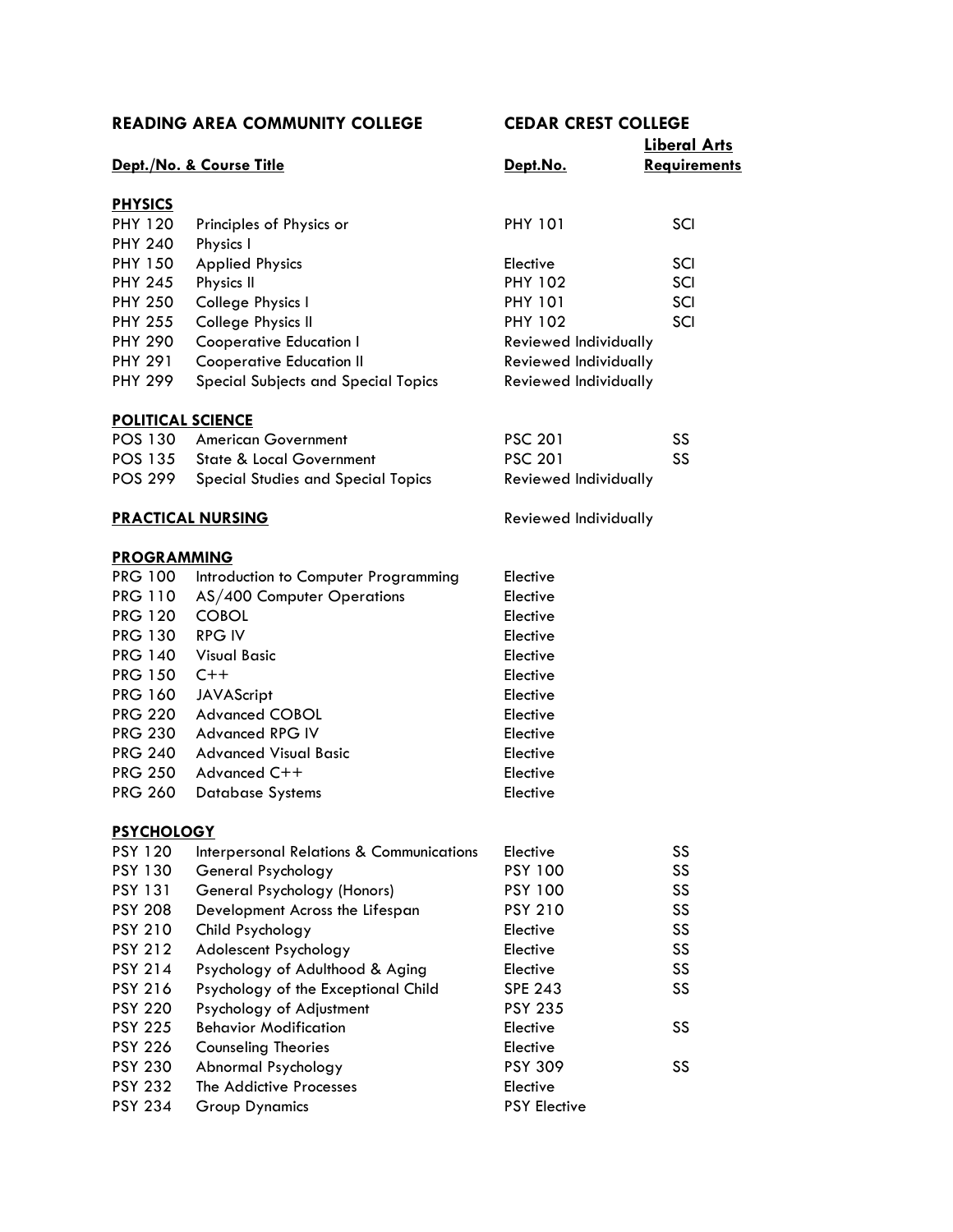|                         |                                                          |                       | <b>Liberal Arts</b> |
|-------------------------|----------------------------------------------------------|-----------------------|---------------------|
|                         | Dept./No. & Course Title                                 | <u>Dept.No.</u>       | Requirements        |
| <b>PSY 235</b>          | Social Psychology                                        | <b>PSY 231</b>        | SS                  |
| <b>PSY 240</b>          | <b>Educational Psychology</b>                            | PSY 102/EDU 102       |                     |
| <b>PSY 245</b>          | <b>Biological Basis of Human Behavior</b>                | PSY 229/NEU 200       |                     |
| <b>PSY 250</b>          | Sensation and Perception in Psychology                   | PSY 220/NEU 220       |                     |
| <b>PSY 255</b>          | Interpreting Lives: Rites of Passage,                    | Elective              |                     |
|                         | Personal History, and the Life Cycle (Honors)            |                       |                     |
| <b>PSY 265</b>          | Theories of Personality                                  | Elective              |                     |
| <b>PSY 270</b>          | Research Methods in Psychology                           | Elective              | SS                  |
| <b>PSY 299</b>          | Special Subjects and Special Topics                      | Reviewed Individually |                     |
|                         |                                                          |                       |                     |
| <b>RESPIRATORY CARE</b> |                                                          |                       |                     |
| <b>RES 150</b>          | <b>Respiratory Care I</b>                                | Elective*             |                     |
| <b>RES 200</b>          | <b>Cardiopulmonary Physiologic Processes</b>             | Elective*             |                     |
| <b>RES 212</b>          | Pharmacology                                             | Elective*             |                     |
| <b>RES 227</b>          | <b>Respiratory Care II</b>                               | Elective*             |                     |
| <b>RES 237</b>          | <b>Respiratory Care III</b>                              | Elective*             |                     |
| <b>RES 255</b>          | <b>Respiratory Care IV</b>                               | Elective*             |                     |
| <b>RES 265</b>          | <b>Respiratory Care V</b>                                | Elective*             |                     |
|                         | *Can be used as HLT elective for Health Science degrees. |                       |                     |
|                         | <b>SOCIAL SCIENCE TECHNOLOGY</b>                         |                       |                     |
| SST 110                 | Information Technology for the                           | Elective              |                     |
|                         | Social Sciences                                          |                       |                     |
| <b>SOCIAL WORK</b>      |                                                          |                       |                     |
|                         | SWK 110 Introduction to Social Work                      | <b>SWK 201</b>        |                     |
| <b>SWK 230</b>          | Human Behavior and the Social Envir. (HBSE) SWK 303      |                       |                     |
| <b>SWK 240</b>          | Poverty and Social Welfare Policy                        | <b>SWK 202</b>        |                     |
|                         |                                                          |                       |                     |
| <b>SOCIOLOGY</b>        |                                                          |                       |                     |
| SOC 120                 | <b>Organizational Behavior</b>                           | <b>SOC Elective</b>   | SS                  |
| SOC 125                 | The Individual & Society                                 | <b>SOC Elective</b>   | SS                  |
| SOC 130                 | Sociology                                                | SOC 100               | SS                  |
| SOC 131                 | Sociology (Honors)                                       | SOC 100               | SS                  |
| SOC 210                 | <b>Social Problems</b>                                   | <b>SOC Elective</b>   | SS                  |
| <b>SOC 220</b>          | The Family                                               | <b>SOC 321</b>        | SS                  |
| <b>SOC 225</b>          | Drugs & Alcohol in American Society                      | <b>SOC Elective</b>   | SS                  |
| <b>SOC 230</b>          | Sociology of Gender                                      | <b>SOC Elective</b>   | SS                  |
| <b>SOC 290</b>          | <b>Cooperative Education I</b>                           | Reviewed Individually |                     |
| SOC 291                 | <b>Cooperative Education II</b>                          | Reviewed Individually |                     |
| <b>SOC 299</b>          | Special Studies and Special Topics                       | Elective              |                     |
| <u>SPANISH</u>          |                                                          |                       |                     |
| SPA 101                 | Spanish I                                                | SPA 101               | GS                  |
| SPA 102                 | Spanish II                                               | SPA 102               | GS                  |
| <b>SPA 201</b>          | Spanish III                                              | <b>SPA 201</b>        | GS                  |
| <b>SPA 202</b>          | Spanish IV                                               | <b>SPA 202</b>        | <b>GS</b>           |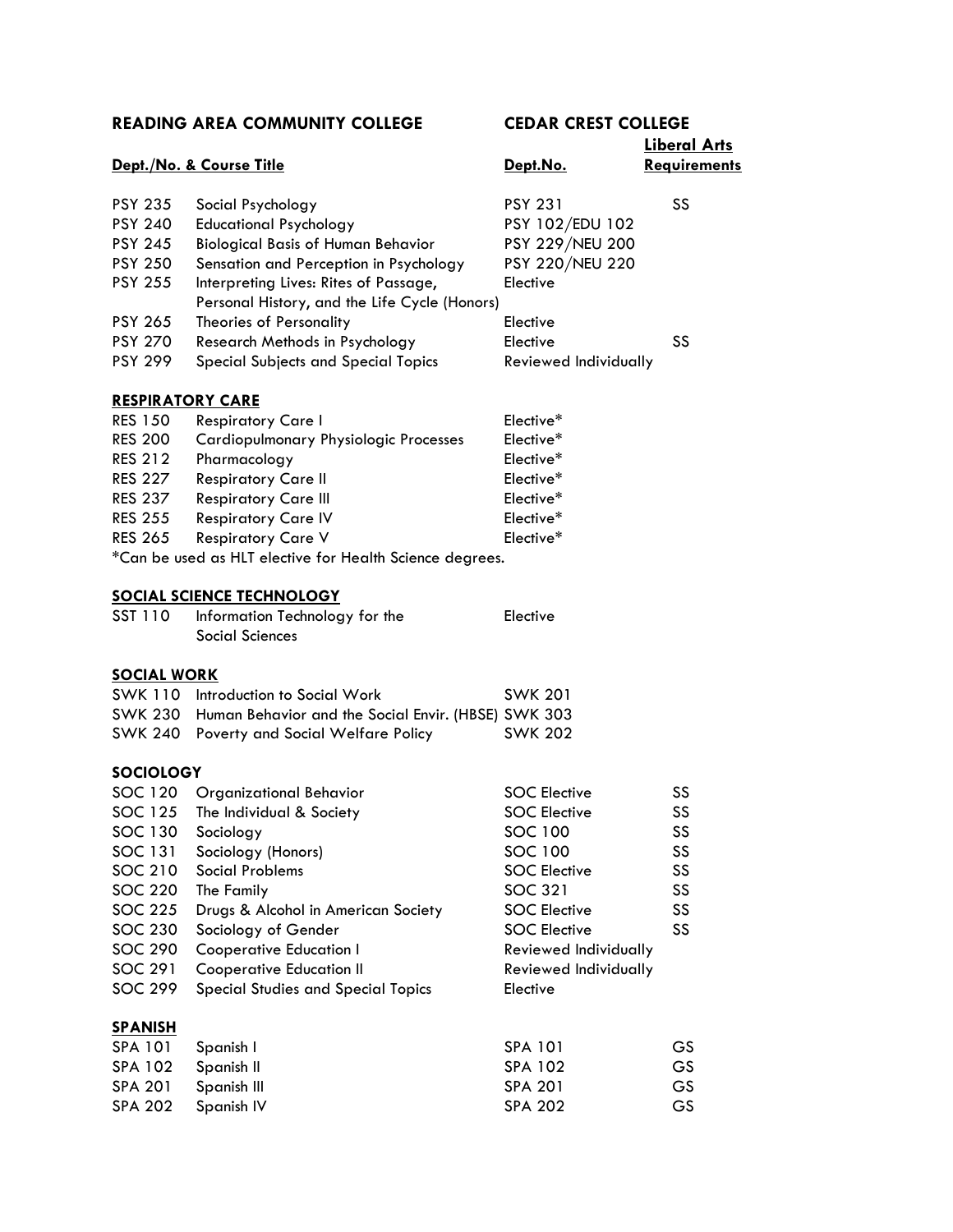|                |                                               |                       | <b>Liberal Arts</b> |
|----------------|-----------------------------------------------|-----------------------|---------------------|
|                | Dept./No. & Course Title                      | Dept.No.              | <b>Requirements</b> |
| <b>SPA 299</b> | <b>Special Studies and Special Topics</b>     | Reviewed Individually |                     |
|                | <b>SPECIAL EDUCATION</b>                      |                       |                     |
| SPE 100        | Introduction to Special Education             | <b>SPE 243</b>        |                     |
| <b>SPE 225</b> | <b>Accommodating Instructional Strategies</b> | <b>SPE 344</b>        |                     |
|                | for Diverse Learners                          |                       |                     |
| <b>THEATER</b> |                                               |                       |                     |
| THE 120        | Introduction to Theater                       | <b>THS 120</b>        | <b>ART</b>          |
| <b>THE 122</b> | Acting I                                      | <b>THS 201</b>        | <b>ART</b>          |
|                |                                               |                       |                     |
| <b>WEB</b>     |                                               |                       |                     |
| <b>WEB 100</b> | Web Design I - HTML                           | Elective              |                     |
| <b>WEB 110</b> | Web Design II - Dreamweaver                   | Elective              |                     |
| WEB 115        | Web Design II - Web Authoring Software        | Elective              |                     |
| <b>WEB 200</b> | E-Commerce                                    | Elective              |                     |
| <b>WEB 210</b> | Web Design Layout                             | Elective              |                     |
| <b>WEB 215</b> | <b>Web Design Graphics</b>                    | Elective              |                     |
| <b>WEB 220</b> | Flash Animation for the Web                   | Elective              |                     |
| <b>WEB 225</b> | Multimedia for the Web                        | Elective              |                     |
| <b>WEB 230</b> | <b>Web Databases</b>                          | Elective              |                     |
| <b>WEB 240</b> | Responsive Design                             | Elective              |                     |